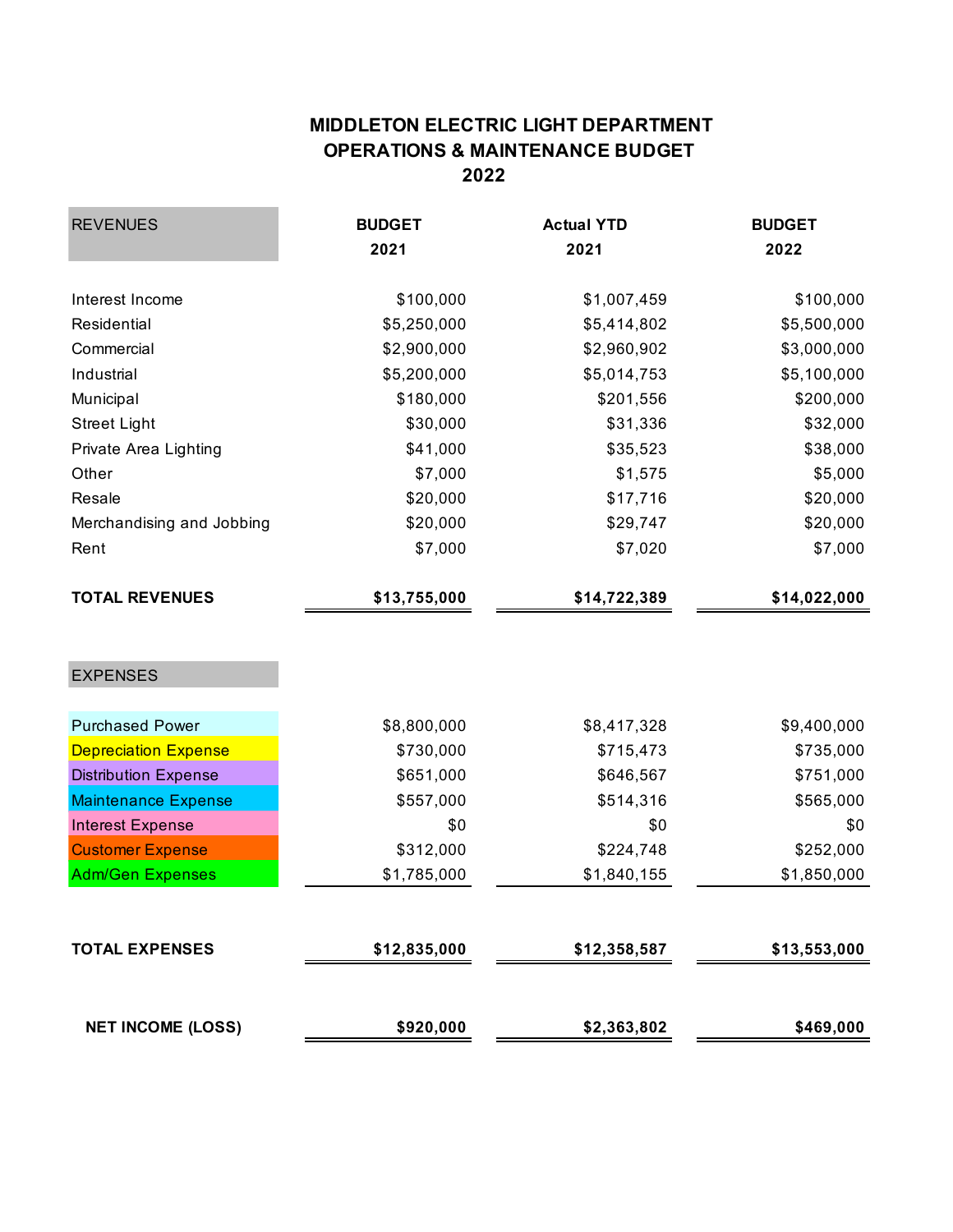|       |                                       | <b>Budget</b> | Actual | Amt.Remaining |
|-------|---------------------------------------|---------------|--------|---------------|
|       |                                       |               |        |               |
| 403   | <b>Depreciation Expense</b>           | \$735,000     |        | \$735,000     |
| 582.7 | Bond and Note Interest                | \$0           |        | \$0           |
| 555   | <b>Purchased Power</b>                | \$9,200,000   |        | \$9,200,000   |
| 557   | <b>Other Power Supply</b>             | \$200,000     |        | \$200,000     |
| 569   | <b>Maintenance of Structures</b>      | \$0           |        | \$0           |
| 580   | Supervison & Engineering              | \$250,000     |        | \$250,000     |
| 581   | Load Dispatching                      | \$0           |        | \$0           |
| 582   | <b>Station Expenses</b>               | \$10,000      |        | \$10,000      |
| 583   | <b>Overhead Lines</b>                 | \$10,000      |        | \$10,000      |
| 584   | <b>Underground Line Expense</b>       | \$5,000       |        | \$5,000       |
| 585   | St. Light and Signal Expense          | \$1,000       |        | \$1,000       |
| 586   | Meter Expense                         | \$95,000      |        | \$95,000      |
| 587   | <b>Customer Install Expenses</b>      | \$300,000     |        | \$300,000     |
| 588   | Misc. Distribution Expenses           | \$80,000      |        | \$80,000      |
| 590   | Maintenance Supervision & Eng         | \$0           |        | \$0           |
| 592   | Maintenance of Station Equipment      | \$50,000      |        | \$50,000      |
| 593   | Maintenance of Overhead Lines         | \$475,000     |        | \$475,000     |
| 594   | Maintenance of Underground Lines      | \$10,000      |        | \$10,000      |
| 595   | Maintenance of Line Transformers      | \$5,000       |        | \$5,000       |
| 596   | Maintenance Street Lights             | \$20,000      |        | \$20,000      |
| 597   | <b>Maintenance of Meters</b>          | \$5,000       |        | \$5,000       |
| 902   | <b>Meter Reading Expense</b>          | \$100,000     |        | \$100,000     |
| 903   | <b>Customer Records Expense</b>       | \$85,000      |        | \$85,000      |
| 904   | Uncollectible accounts                | \$25,000      |        | \$25,000      |
| 906   | <b>Conservation Services</b>          | \$40,000      |        | \$40,000      |
| 913   | <b>Advertising Expense</b>            | \$2,000       |        | \$2,000       |
| 920   | <b>Admin and General Expenses</b>     | \$390,000     |        | \$390,000     |
| 921   | <b>Office Supplies and Expenses</b>   | \$50,000      |        | \$50,000      |
| 923   | <b>Outside Services Expense</b>       | \$150,000     |        | \$150,000     |
| 924   | <b>Property Insurance</b>             | \$30,000      |        | \$30,000      |
| 925   | <b>Injuries and Damages</b>           | \$5,000       |        | \$5,000       |
| 926   | <b>Employee Pensions and Benefits</b> | \$675,000     |        | \$675,000     |
| 930   | Misc. General Expenses                | \$50,000      |        | \$50,000      |
| 932   | Maintenance of General Plant          | \$375,000     |        | \$375,000     |
| 933   | <b>Transportation Expenses</b>        | \$55,000      |        | \$55,000      |
|       | <b>Total Expenses</b>                 | \$13,483,000  | \$0    | \$13,483,000  |